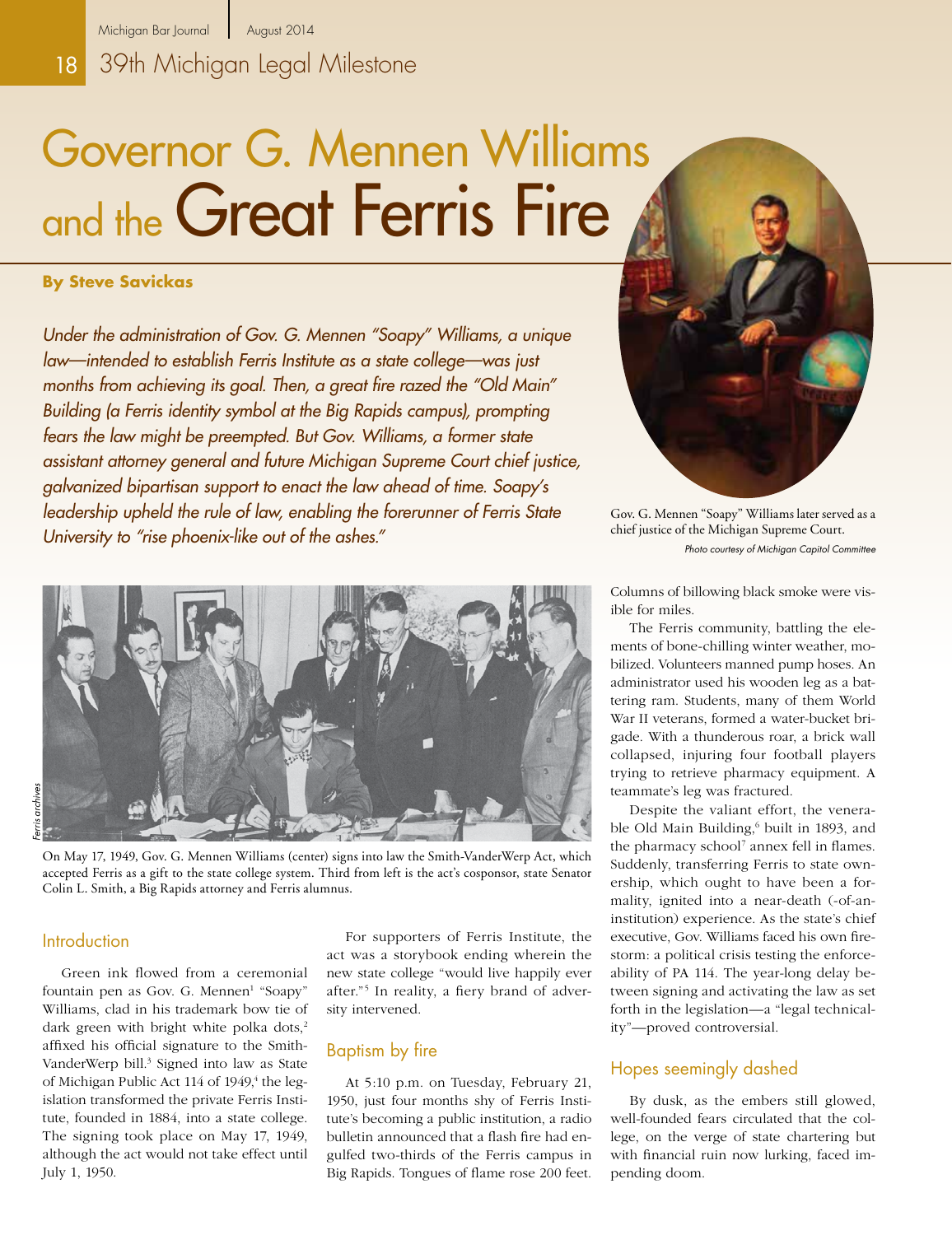# 39th Michigan Legal Milestone 19

At the state Capitol in Lansing, news of the fire stoked long-simmering disenchantment. The fire afforded an opportunity to adversaries—a formidable faction of state legislators intent on relegating Ferris Institute, like an earlier great Ferris family achievement, the Ferris Wheel, to history.8 The institute's opponents sought to rescind PA 114 under the guise of construing strictly the act's wording.

By nightfall, in the wake of the fire damage, the school appeared mortally wounded. But by daybreak, much of the gloom was dispelled—first by Ferris President Byron Brophy's declaration on a chalkboard outside the remains of the Old Main Building ("Ferris Will Go On," he wrote), and then by Gov. Williams' leadership in galvanizing within 24 hours of the fire a bipartisan consensus to rebuild.

From the onset, Gov. Williams played a pivotal role in upholding the principle of the rule of law by standing behind the legislation. This dovetailed with his belief that the state, whose post-war economy was booming, needed an educational infrastructure to fuel the growth.

"Michigan's educational system has a definite need and place for the opportunity school which has stood as a monument to the great governor and U.S. senator, Woodbridge Nathan Ferris,"<sup>9</sup> Williams said.<sup>10</sup>

The blaze led Gov. Williams to interpret the applicable law liberally to overcome an error in the less-than-artfully-drafted act. Thus, Soapy placed the law *in pari passu* (on equal footing) with the emergency at hand.

### The issue revisited

The act tentatively accepted the private college as a gift to the state provided the school's name and character were kept. The measure<sup>11</sup> also imposed an inherent fiduciary duty on the state to preserve Old Main the original campus's flagship building—as a "living monument" to the founder(s).12

Because the act's effective date was still four months away, the law arguably was unenforceable. The extensive fire damage seemingly breached an underlying condition precedent—an intact Old Main that would ensure an operational campus. The state's promise to accept transfer of ownership could be seen as having been rendered nonbinding. Stated differently, the agreement was at least voidable, if not vitiated entirely, because the destruction had nullified



Gov. Woodbridge Nathan Ferris and Prof. Helen Gillespie Ferris, cofounders of Ferris State University. The state intended to preserve the original campus buildings as "a living (functional/educational) monument" to the college founders.

Before a law rendered Ferris Institute a state college, a great fire intervened, destroying two-thirds of the campus—including the Romanesque-Victorian style "Old Main" Building and its bell tower, a Ferris identity symbol and a Big Rapids landmark for 57 years. Fred W. Hollister, the building's architect, also designed courthouses for Saginaw, Isabella, Huron, Gladwin, and Ogemaw counties.

an essential element (a "functional educational monument") of the agreed-upon terms.

By way of background, the bill unanimously passed the Senate, 28–0, and passed by an overwhelming 83–8 margin in the state House. In contrast to Gov. Williams, a predecessor had vetoed a similar bill just seven years earlier. During these years the fate of the school was in limbo from the lingering effects of the Great Depression, a leadership void,<sup>13</sup> and a sharp enrollment decline that caused the institute to teeter on the brink of insolvency. The upheaval of World War II caused attendance to fall to a low of 48 students in 1944. Williams' confidence in the school required faith in the future need for the institute—a belief not shared by everyone in state government.

# Formidable opposition

Costly renovations and unconventional curriculum were the main reasons cited by lawmakers opposed to state ownership. Among the most outspoken of the opposition was the chairman of the House Committee on Education, who stated:

I can't see spending a couple of million dollars to rebuild the school. If the state was flush with money, that would be different, but we are facing a serious financial

situation and I for one would be opposed to spending money to rebuild the school at this time.14

Educators at existing state schools advocated liquidating Ferris Institute and splitting the funds between the University of Michigan and Michigan State University. Throughout Michigan's northland, meanwhile, newspaper editorials suggested that Ferris be relocated and transformed into a liberal arts college. Traverse City and Benzonia were proposed as sites. There were ample state-supported schools in southern Michigan, the argument went, and not enough in the northern half.

#### Taking wing

Gov. Williams steadfastly rejected such arguments, declaring, "Ferris Institute will carry on in Big Rapids, where it was founded and where it will rise phoenix-like out of the ashes."15

The governor issued a spate of executive orders<sup>16</sup> serving notice that the implementation of the law would proceed. Ironically, Old Main's demise was an overriding factor justifying Soapy's executive decision. He applied the legal "constructive trust" principle, or "cypres" doctrine, emphasizing the intent of the law as distinguished from

*Ferris archives*